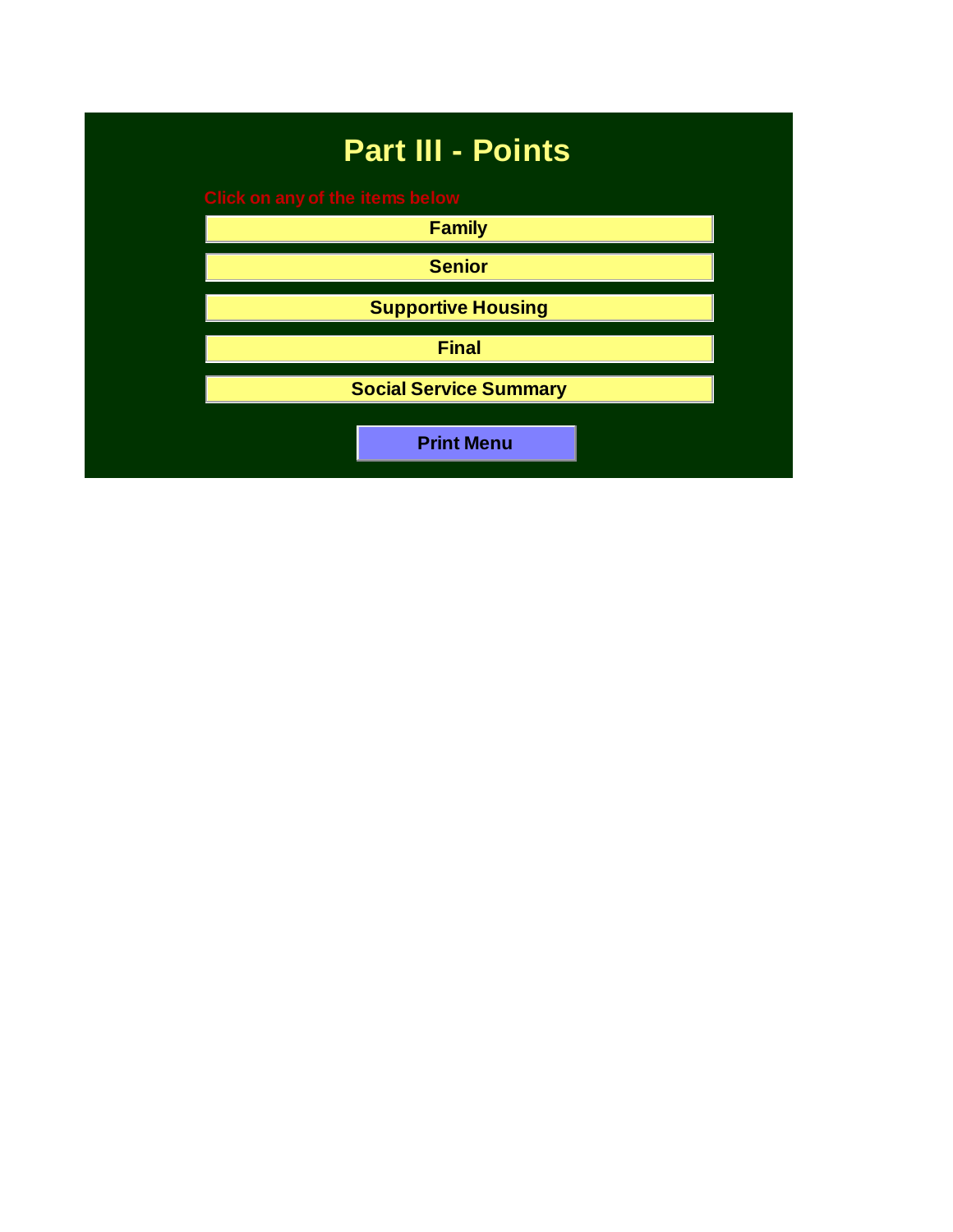|                                                                                                        |                      | <b>SLIDING SCALE</b>  | <b>Sponsor</b><br><b>Scoring</b> | Agency<br><b>Scoring</b> |
|--------------------------------------------------------------------------------------------------------|----------------------|-----------------------|----------------------------------|--------------------------|
| <b>EXTENDED USE</b>                                                                                    |                      |                       |                                  |                          |
| Increase in Compliance Period (non-QCT)                                                                | 15                   |                       |                                  |                          |
| OR                                                                                                     | OR                   |                       |                                  |                          |
| Qualified Census Tract                                                                                 | 15                   |                       |                                  |                          |
| OR<br>Conversion to Tenant Ownership (SF/Duplex only)                                                  | OR<br>10             |                       |                                  |                          |
| Public Housing Waiting Lists                                                                           | $\mathbf{1}$         |                       |                                  |                          |
|                                                                                                        |                      |                       |                                  |                          |
| <b>LARGE FAMILY UNITS</b>                                                                              |                      |                       |                                  |                          |
| Low Density Bldg with at least 30% large family tax creditunits                                        | $\tau$               |                       |                                  |                          |
| OR                                                                                                     | OR                   |                       |                                  |                          |
| Non-Low Density Rehab                                                                                  | 3                    |                       |                                  |                          |
| OR<br>Weighted Average for Multi-Building Projects                                                     | OR<br>$3 - 7$        |                       |                                  |                          |
|                                                                                                        |                      |                       |                                  |                          |
| <b>COUNTY &amp; MUNICIPAL SUPPORT</b>                                                                  |                      |                       |                                  |                          |
| Tax Abatement                                                                                          | 5                    |                       |                                  |                          |
| or                                                                                                     | OR                   |                       |                                  |                          |
| 2 Yr Tax Escrow + County/Municipal Support > 5% of Total Project Cost                                  | $\overline{4}$       |                       |                                  |                          |
| or<br>$2 Yr$ Tax Escrow + County/Municipal Support = 5% of Total Project Cost                          | OR<br>3              |                       |                                  |                          |
| or                                                                                                     | OR                   |                       |                                  |                          |
| 2 Yr Tax Escrow + County/Municipal Support >1% & <5% of Total Project Cost                             | $\overline{2}$       |                       |                                  |                          |
|                                                                                                        |                      |                       |                                  |                          |
| <b>GOALS</b>                                                                                           |                      |                       |                                  |                          |
| Provision of Social Services                                                                           | $0 - 3$              | social services x 1   |                                  |                          |
| Certified MBE/WBE Utilization                                                                          | $\overline{4}$       |                       |                                  |                          |
| Ready to Grow Area<br>PLUS COAH/Court-ordered obligation/Transit Village (Not in QCT)                  | 5<br>5               |                       |                                  |                          |
| OR                                                                                                     | OR                   |                       |                                  |                          |
| PLUS COAH/Court-ordered obligation/Transit Village (In QCT)                                            | $\mathfrak{Z}$       |                       |                                  |                          |
| OR                                                                                                     | OR<br>$\overline{c}$ |                       |                                  |                          |
| PLUS QCT w/CRP<br><b>Unit Amenities</b>                                                                | $0 - 3$              | unit amenities x 1    |                                  |                          |
| <b>Project Amenities</b>                                                                               | $0 - 2$              | project amenities x 1 |                                  |                          |
| Community Policing/Public Safety Enhancements                                                          | -1                   |                       |                                  |                          |
| Site Selection<br>NJ Green Future, solar photovoltaic system, LEED certified OR Microload              | 2<br>1               |                       |                                  |                          |
| Historic Building/Certified "Brownfields" Project/Adaptive Reuse                                       | $\overline{2}$       |                       |                                  |                          |
| PLUS Historic Tax Credits                                                                              | $\mathbf{1}$         |                       |                                  |                          |
|                                                                                                        |                      |                       |                                  |                          |
| <b>AFFORDABILITY</b>                                                                                   |                      |                       |                                  |                          |
| Elect 20% at 50% federal set aside                                                                     | -1                   |                       |                                  |                          |
| <b>OR</b>                                                                                              |                      |                       |                                  |                          |
| Elect to restrict 10% of tax credit units at 30% of AMI                                                |                      |                       |                                  |                          |
| <b>READINESS TO PROCEED</b>                                                                            |                      |                       |                                  |                          |
|                                                                                                        |                      |                       |                                  |                          |
| Syndicator/Investor Commitment<br>Commitment to Start Construction within 120 days of tax credit award | -1<br>2              |                       |                                  |                          |
|                                                                                                        |                      |                       |                                  |                          |
| <b>SUCCESSFUL DEVELOPMENT EXPERIENCE</b>                                                               |                      |                       |                                  |                          |
| Two tax credit properties with 93% occupancy, 1.15 dcr for 6 consecutive months                        | 2                    |                       |                                  |                          |
|                                                                                                        |                      |                       |                                  |                          |
| <b>NEGATIVE POINT CATEGORIES</b>                                                                       |                      |                       |                                  |                          |
| DEVELOPER                                                                                              |                      |                       |                                  |                          |
| Involvement in Foreclosure within past 7 Years<br>Utilization of Cure Period                           | $-3$<br>$0 - -2$     | cures $x - 1$         |                                  |                          |
| COMPLIANCE                                                                                             |                      |                       |                                  |                          |
| Uncorrected Noncompliance - Code/Health Violation, Failed System                                       | $-10$                |                       |                                  |                          |
| Uncorrected Noncompliance - State QAP Violation                                                        | $-5$                 |                       |                                  |                          |
| Full Credit Return within past 2 Years<br>Failure to Pay Monitoring Fees                               | $-3$<br>$-10$        |                       |                                  |                          |
| Failure to Submit Annual Project Certifications and/or Building Status Reports                         | $-10$                |                       |                                  |                          |

Scores should not include decimals. Use normal rounding ( .1 to .4 round down and .5 to .9 round up)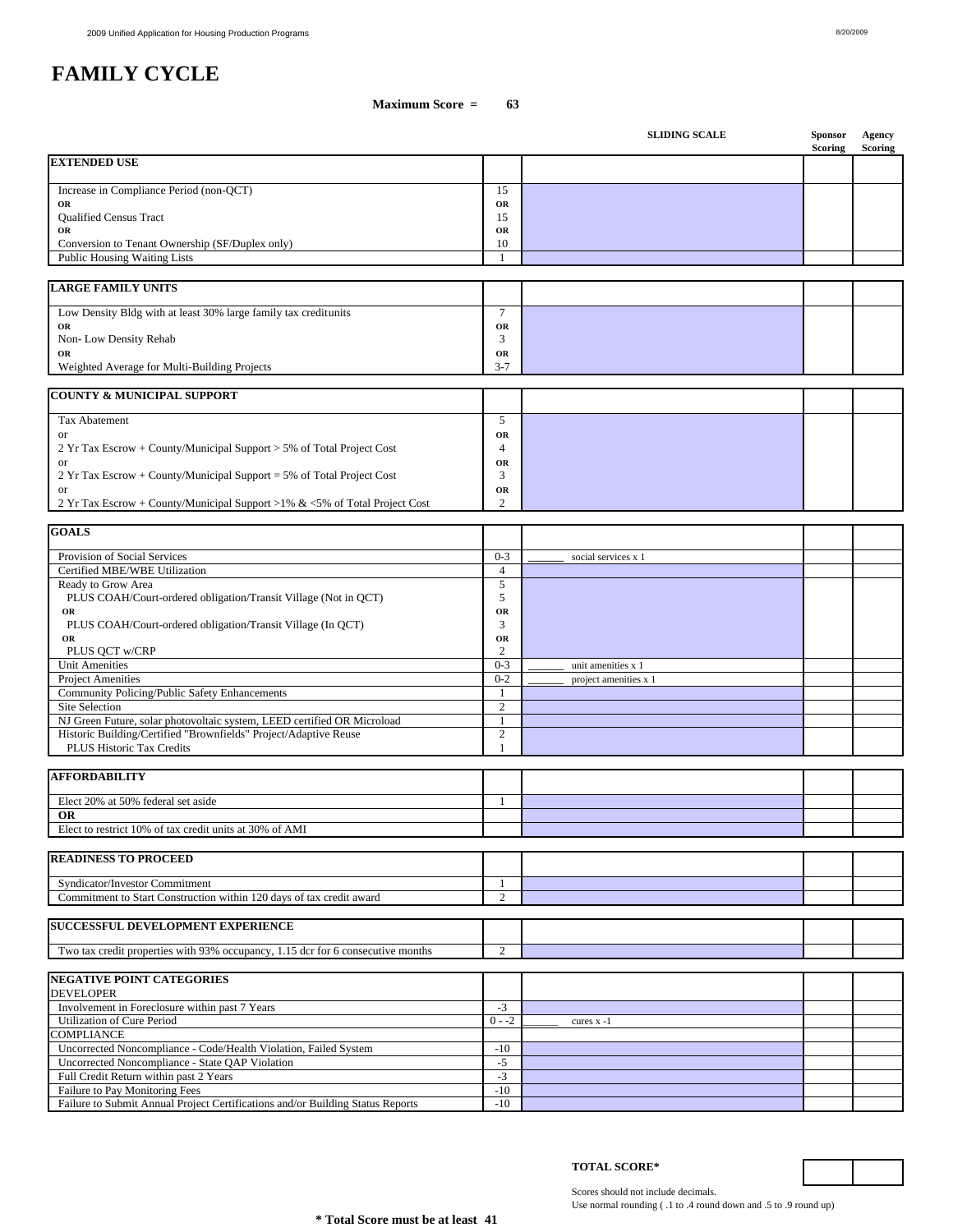# **SENIOR CYCLE**

## **Maximum Score = 57**

|                                                                                 |                           | <b>SLIDING SCALE</b>  | Sponsor<br>Scoring |
|---------------------------------------------------------------------------------|---------------------------|-----------------------|--------------------|
| <b>EXTENDED USE</b>                                                             |                           |                       |                    |
| Increase in Compliance Period (non-QCT)                                         | 15                        |                       |                    |
| OR                                                                              | OR                        |                       |                    |
| <b>Oualified Census Tract</b>                                                   | 15                        |                       |                    |
| OR                                                                              | OR                        |                       |                    |
| Conversion to Tenant Ownership (SF/Duplex only)                                 | 10                        |                       |                    |
| <b>Public Housing Waiting Lists</b>                                             | $\mathbf{1}$              |                       |                    |
| <b>COUNTY &amp; MUNICIPAL SUPPORT</b>                                           |                           |                       |                    |
| Tax Abatement                                                                   | 5                         |                       |                    |
| or                                                                              | or                        |                       |                    |
| 2 Yr Tax Escrow + County/Municipal Support > 5% of Total Project Cost           | $\overline{4}$            |                       |                    |
| or                                                                              | or                        |                       |                    |
| 2 Yr Tax Escrow + County/Municipal Support = 5% of Total Project Cost           | 3                         |                       |                    |
| or                                                                              | or                        |                       |                    |
| 2 Yr Tax Escrow + County/Municipal Support >1% & <5% of Total Project Cost      | $\overline{2}$            |                       |                    |
| <b>GOALS</b>                                                                    |                           |                       |                    |
|                                                                                 |                           |                       |                    |
| Provision of Social Services<br>Certified MBE/WBE Utilization                   | $0 - 3$<br>$\overline{4}$ | social services x 1   |                    |
| Ready to Grow Area                                                              | 5                         |                       |                    |
| PLUS COAH/Court-ordered obligation/Transit Village                              | 5                         |                       |                    |
| OR                                                                              | OR                        |                       |                    |
| PLUS QCT w/CRP                                                                  | $\overline{c}$            |                       |                    |
| <b>Unit Amenities</b>                                                           | $0 - 3$                   | unit amenities x 1    |                    |
| <b>Project Amenities</b>                                                        | $0 - 2$                   | project amenities x 1 |                    |
| Community Policing/Public Safety Enhancements                                   | $\mathbf{1}$              |                       |                    |
| Site Selection                                                                  | $\overline{2}$            |                       |                    |
| NJ Green Future, solar photovoltaic system, LEED certified OR Microload         | $\mathbf{1}$              |                       |                    |
| 20% Frail Elderly                                                               | $\mathbf{1}$              |                       |                    |
| Historic Building/Certified "Brownfields" Project/Adaptive Reuse                | 2                         |                       |                    |
| <b>PLUS Historic Tax Credits</b>                                                | 1                         |                       |                    |
| <b>AFFORDABILITY</b>                                                            |                           |                       |                    |
| Elect 20% at 50% federal set aside                                              | 1                         |                       |                    |
| <b>OR</b>                                                                       |                           |                       |                    |
| Elect to restrict 10% of tax credit units at 30% of AMI                         |                           |                       |                    |
|                                                                                 |                           |                       |                    |
| <b>READINESS TO PROCEED</b>                                                     |                           |                       |                    |
| Syndicator/Investor Commitment                                                  | 1                         |                       |                    |
| Commitment to Start Construction within 120 days of tax credit award            | $\overline{2}$            |                       |                    |
| <b>SUCCESSFUL DEVELOPMENT EXPERIENCE</b>                                        |                           |                       |                    |
| Two tax credit properties with 93% occupancy, 1.15 dcr for 6 consecutive months | $\overline{c}$            |                       |                    |
|                                                                                 |                           |                       |                    |
| <b>NEGATIVE POINT CATEGORIES</b><br><b>DEVELOPER</b>                            |                           |                       |                    |
| Involvement in Foreclosure within past 7 Years                                  | $-3$                      |                       |                    |
| Utilization of Cure Period                                                      | $0 - -2$                  | cures $x - 1$         |                    |
| COMPLIANCE                                                                      |                           |                       |                    |
| Uncorrected Noncompliance - Code/Health Violation, Failed System                | $-10$                     |                       |                    |
| Uncorrected Noncompliance - State QAP Violation                                 | $-5$                      |                       |                    |
| Full Credit Return within past 2 Years                                          | $-3$                      |                       |                    |
| Failure to Pay Monitoring Fees                                                  | $-10$                     |                       |                    |
| Failure to Submit Annual Project Certifications and/or Building Status Reports  | $-10$                     |                       |                    |

# **TOTAL SCORE\***

Scores should not include decimals.

**0**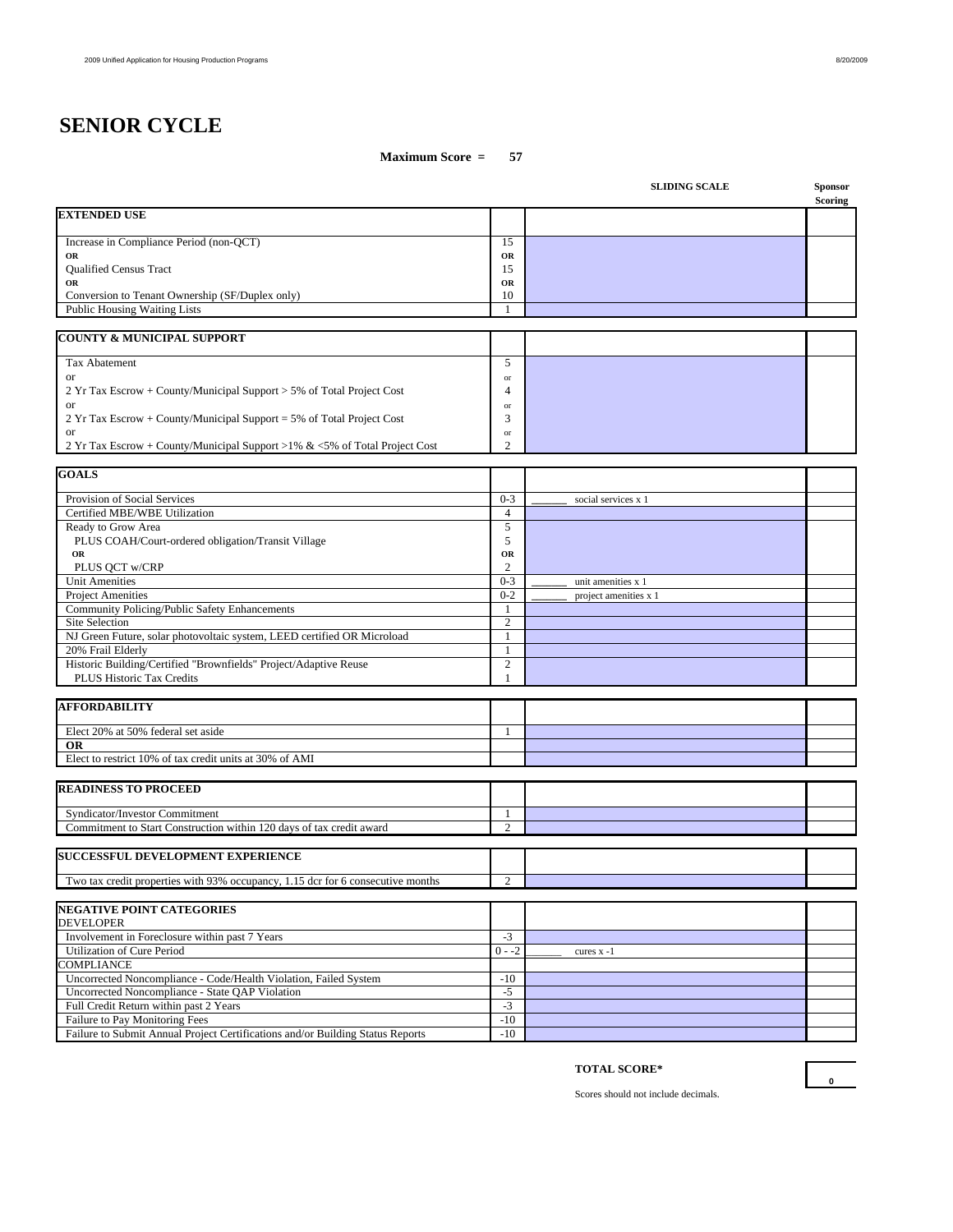# **SUPPORTIVE HOUSING CYCLE**

### **Maximum Score = 73 SLIDING SCALE** Sponsor Agency<br>Scoring Scoring Scoring **Scoring Scoring SUPPORTIVE HOUSING** Supportive Services Plan - Description of population's supportive service needs, description of proposed 5 services, including supportive service agreements with providers & funding sources - Provision of at least 1 of the following: 24/7 crisis response, financial training, on-going follow up services - Social Service Provider(s) Years of Experience (3 or more years for each) - Landlord/Tenant Relationship incl. detailed eligibility criteria for tenant selection/screening Education and/or job training  $0 - 2$ Lease-based permanent supportive housing (all units)<br>
Project Based Rental Assistance for all special needs units 2 Project Based Rental Assistance for all special needs units Qualified Non Profit Sponsor 2 Integrated community living oppurtunities 2 Minimum Living Standards (must meet all 4) 5 - Dwelling units have bedrooms not less than 100 square feet - Unrelated residents have their own bedroom - No more than 4 unrelated adults share a bathroom - Residents have access to a full kitchen **LOW INCOME** Increase in Compliance Period (non-QCT) 15<br>
OR **OR OR** Qualified Census Tract 15 **OR OR** Conversion to Tenant Ownership (SF/Duplex only) 10 Public Housing Waiting Lists 1 **COUNTY & MUNICIPAL SUPPORT** Tax Abatement 5 or or **or** or **or** or<br>2 Yr Tax Escrow + County/Municipal Support > 5% of Total Project Cost<br>2 Yr Tax Escrow + County/Municipal Support = 5% of Total Project Cost<br>3 3 or or **or** or **or** 2 Yr Tax Escrow + County/Municipal Support = 5% of Total Project Cost 3 or or **or** or **or** 2 Yr Tax Escrow + County/Municipal Support >1% & <5% of Total Project Cost 2 **GOALS** Certified MBE/WBE Utilization 4 Ready to Grow Area 5<br>
PLUS COAH/Court-ordered obligation/Transit Village (Not in QCT) 5 **OR**<br>
PLUS COAH/Court-ordered obligation/Transit Village (In QCT) 3  **OR OR** PLUS QCT w/CRP 2<br>
Init Amenities 0.3 Unit Amenities x 1 Project Amenities **a**  $\frac{0.2}{1}$  **Droject amenities x** 1 Community Policing/Public Safety Enhancements 1 Site Selection 2<br>2 Nicrean Future, solar photovoltaic system, LEED certified OR Microload 2<br>1 Nicoric Building/Certified "Brownfields" Project/Adaptive Reuse Historic Building/Certified "Brownfields" Project/Adaptive Reuse<br>
PLUS Historic Tax Credits 1 **AFFORDABILITY** Elect 20% at 50% federal set aside 1 **OR** Elect to restrict 10% of tax credit units at 30% of AMI **READINESS TO PROCEED** Syndicator/Investor Commitment<br>
Commitment to Start Construction within 120 days of tax credit award<br>
2 Commitment to Start Construction within 120 days of tax credit award **SUCCESSFUL DEVELOPMENT EXPERIENCE**  Two tax credit properties with 93% occupancy, 1.15 dcr for 6 consecutive months 2 **NEGATIVE POINT CATEGORIES** DEVELOPER Involvement in Foreclosure within past 7 Years -3 Utilization of Cure Period  $0 - 2$  cures x -1 COMPLIANCE Uncorrected Noncompliance - Code/Health Violation, Failed System -10<br>Uncorrected Noncompliance - State QAP Violation -5<br>
Full Credit Return within past 2 Years Uncorrected Noncompliance - State QAP Violation Full Credit Return within past 2 Years 4.5 And the state of Pay Monitoring Fees 5.5 And the state of Pay Monitoring Fees 5.5 And the state of Pay Monitoring Fees 5.6 And the state of Pay Monitoring Fees 5.6 And the state o Failure to Pay Monitoring Fees Failure to Submit Annual Project Certifications and/or Building Status Reports -10

#### **TOTAL SCORE\***

Scores should not include decimals. Use normal rounding ( .1 to .4 round down and .5 to .9 round up)

**\* Total Score must be at least 47**

**0**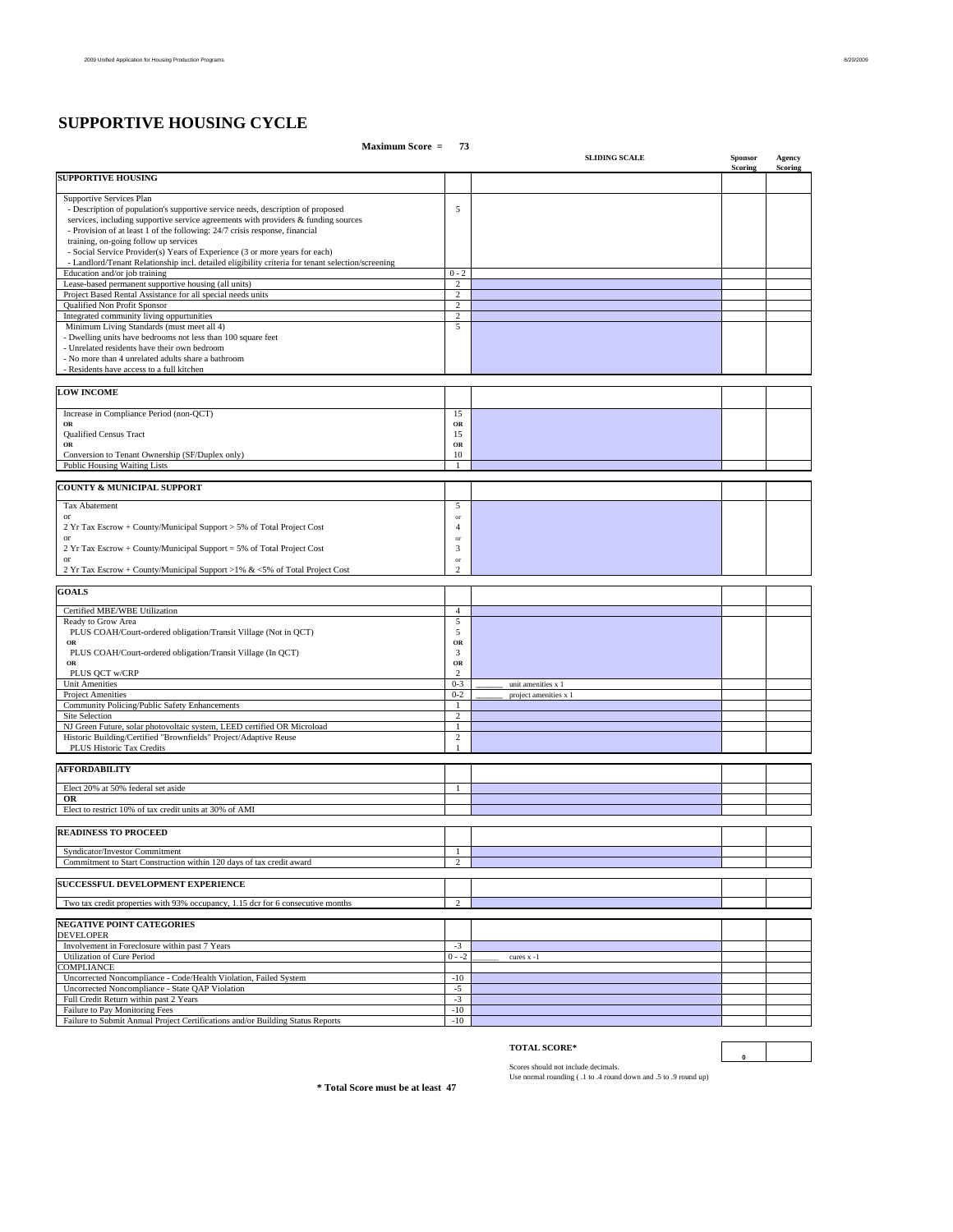|                                                                                           |                                | <b>SLIDING SCALE</b>  | Sponsor<br>Scoring | Agency<br><b>Scoring</b> |
|-------------------------------------------------------------------------------------------|--------------------------------|-----------------------|--------------------|--------------------------|
| <b>EXTENDED USE</b>                                                                       |                                |                       |                    |                          |
| Increase in Compliance Period (non-QCT)                                                   | 15                             |                       |                    |                          |
| OR                                                                                        | OR                             |                       |                    |                          |
| Qualified Census Tract<br>OR                                                              | 15<br>OR                       |                       |                    |                          |
| Conversion to Tenant Ownership (SF/Duplex only)                                           | 10                             |                       |                    |                          |
| Public Housing Waiting Lists                                                              | $\mathbf{1}$                   |                       |                    |                          |
| <b>LARGE FAMILY UNITS</b>                                                                 |                                |                       |                    |                          |
|                                                                                           |                                |                       |                    |                          |
| Low Density Bldg with at least 30% large family tax creditunits                           | $\tau$                         |                       |                    |                          |
| OR<br>Non-Low Density Rehab                                                               | OR<br>3                        |                       |                    |                          |
| OR                                                                                        | OR                             |                       |                    |                          |
| Weighted Average for Multi-Building Projects                                              | $3 - 7$                        |                       |                    |                          |
| <b>COUNTY &amp; MUNICIPAL SUPPORT</b>                                                     |                                |                       |                    |                          |
| Tax Abatement                                                                             | 5                              |                       |                    |                          |
| or                                                                                        | OR                             |                       |                    |                          |
| 2 Yr Tax Escrow + County/Municipal Support > 5% of Total Project Cost<br>or               | $\overline{4}$<br>OR           |                       |                    |                          |
| 2 Yr Tax Escrow + County/Municipal Support = 5% of Total Project Cost                     | 3                              |                       |                    |                          |
| or                                                                                        | OR                             |                       |                    |                          |
| 2 Yr Tax Escrow + County/Municipal Support >1% & <5% of Total Project Cost                | 2                              |                       |                    |                          |
| <b>GOALS</b>                                                                              |                                |                       |                    |                          |
| Provision of Social Services                                                              |                                |                       |                    |                          |
| Certified MBE/WBE Utilization                                                             | $0 - 3$<br>$\overline{4}$      | social services x 1   |                    |                          |
| Ready to Grow Area                                                                        | 5                              |                       |                    |                          |
| PLUS COAH/Court-ordered obligation/Transit Village (Not in QCT)                           | 5                              |                       |                    |                          |
| OR<br>PLUS COAH/Court-ordered obligation/Transit Village (In QCT)                         | OR<br>3                        |                       |                    |                          |
| OR                                                                                        | OR                             |                       |                    |                          |
| PLUS QCT w/CRP<br><b>Unit Amenities</b>                                                   | $\sqrt{2}$<br>$0 - 3$          | unit amenities x 1    |                    |                          |
| Project Amenities                                                                         | $0 - 2$                        | project amenities x 1 |                    |                          |
| Community Policing/Public Safety Enhancements                                             | $\mathbf{1}$                   |                       |                    |                          |
| Site Selection<br>NJ Green Future, solar photovoltaic system, LEED certified OR Microload | $\overline{c}$<br>$\mathbf{1}$ |                       |                    |                          |
| Historic Building/Certified "Brownfields" Project/Adaptive Reuse                          | $\overline{c}$                 |                       |                    |                          |
| PLUS Historic Tax Credits                                                                 | 1                              |                       |                    |                          |
|                                                                                           |                                |                       |                    |                          |
| <b>AFFORDABILITY</b>                                                                      |                                |                       |                    |                          |
| Elect 20% at 50% federal set aside                                                        | $\mathbf{1}$                   |                       |                    |                          |
| OR<br>Elect to restrict 10% of tax credit units at 30% of AMI                             |                                |                       |                    |                          |
|                                                                                           |                                |                       |                    |                          |
| <b>READINESS TO PROCEED</b>                                                               |                                |                       |                    |                          |
| Syndicator/Investor Commitment                                                            | 1                              |                       |                    |                          |
| Commitment to Start Construction within 120 days of tax credit award                      | 2                              |                       |                    |                          |
| SUCCESSFUL DEVELOPMENT EXPERIENCE                                                         |                                |                       |                    |                          |
|                                                                                           |                                |                       |                    |                          |
| Two tax credit properties with 93% occupancy, 1.15 dcr for 6 consecutive months           | $\overline{c}$                 |                       |                    |                          |
| <b>NEGATIVE POINT CATEGORIES</b>                                                          |                                |                       |                    |                          |
| <b>DEVELOPER</b>                                                                          |                                |                       |                    |                          |
| Involvement in Foreclosure within past 7 Years<br><b>Utilization of Cure Period</b>       | $-3$<br>$0 - -2$               | cures x -1            |                    |                          |
| COMPLIANCE                                                                                |                                |                       |                    |                          |
| Uncorrected Noncompliance - Code/Health Violation, Failed System                          | $-10$                          |                       |                    |                          |
| Uncorrected Noncompliance - State QAP Violation<br>Full Credit Return within past 2 Years | $-5$<br>$-3$                   |                       |                    |                          |
| Failure to Pay Monitoring Fees                                                            | $-10$                          |                       |                    |                          |
| Failure to Submit Annual Project Certifications and/or Building Status Reports            | $-10$                          |                       |                    |                          |

Scores should not include decimals. Use normal rounding ( .1 to .4 round down and .5 to .9 round up)